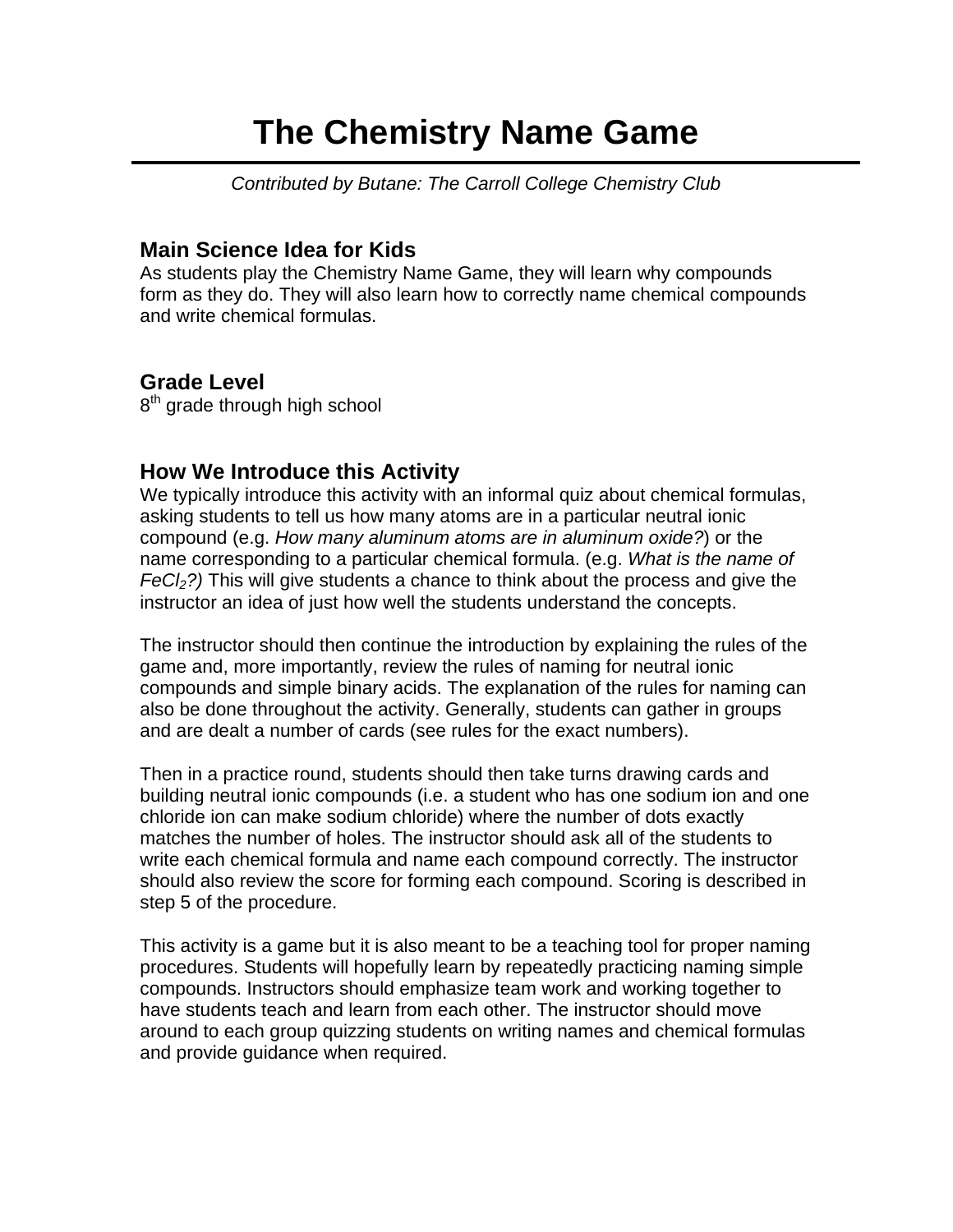## **Materials**

- Playing cards
	- o 100 cation cards including the alkali and alkaline earth metals and the most common transition elements in their most common oxidation states
	- o 100 anion cards including the halogens, calcogens, and most basic polyatomic ions
- Game rules
- 4 or more score pads
- Pencils



## *Optional*

For additional learning, samples of common household products can be made available to students to demonstrate the difference between similar compounds (e.g. sodium chloride and potassium chloride); in the event such products are used, goggles should be worn at all times.

#### *Notes about the Materials*

- The list of ions was based on a dry lab from J.A. Beran Laboratory Manual for Principles of General Chemistry.
- Each card has the name (in both the old system and the stock system) and the charge of the ion printed on the card.
- All of the cation cards are printed with a corresponding number of "holes" (the holes are actually punched in the cards) to the appropriate oxidation state (a ferrous cation would have 2 holes while a ferric cation would have 3 holes).
- Similarly, anion cards contain corresponding numbers of "dots" indicating the extra electrons available for bonding.
- The dots on the cards are aligned such that a cation with two holes aligns exactly with the two dots of an anion card.
- The cards may be used as a game with multiple players or as an individual study tool. Students can be given a list of chemical formulas or chemical compounds and use the cards to help write the other form.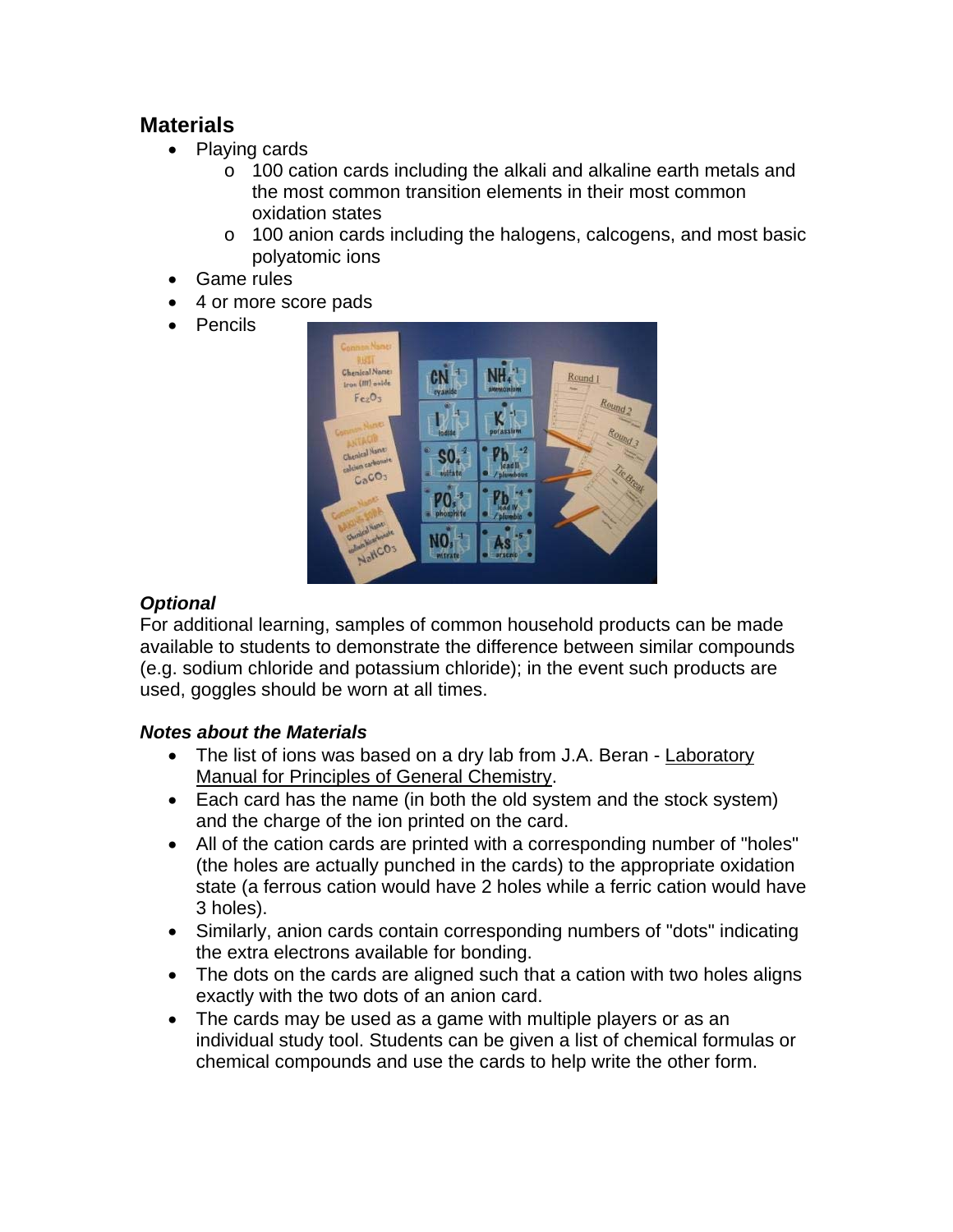#### **Procedure**

- 1. Familiarize yourself with the guidelines for building and naming compounds. These are found at the Carroll College Chemistry Club website at http://orgs.cc.edu/chemclub/ChemistryNameGame.htm.
- 2. Shuffle the anion and cation cards together. Then deal cards to each player. The number of cards you deal will depend on the number of people playing. For example, 4 players would each receive 6 cards.
- 3. Each player then has the opportunity to draw a card from the top of the deck or take the top card from the discard pile. The current player has the opportunity to form neutral ionic compounds at any time during their turn. This is done by laying the cards out which make the complete compound (sodium chloride  $= 1$  sodium cation  $+ 1$  chloride anion). For cards containing multiple dots or holes, the corresponding ion(s) must be the same (i.e. a compound made of 1 calcium cation, 1 chloride anion and 1 iodide anion is not a valid compound for this game). There are certainly exceptions to this rule, as upper level students might very well realize.



- 4. In addition to physically building the chemical compound with the cards the player has obtained, he or she must also write the correct chemical formula and the correct name of the chemical compound.
- 5. *Scoring:* The reward for building a correct chemical compound is receiving a number of points based on the number value of the cards played (i.e. sodium chloride would score 2 points, 1 point for the cation and one for the anion; similarly calcium chloride would score 4 points, two for the cation and one point for each of the anions).
- 6. At the end of each turn a player must discard one card from their hand unless they have made a compound in which they need to refill their hand.
- 7. When playing in a group there are three rounds, where each round ends after one player has successfully made 5 compounds (this can be changed as desired).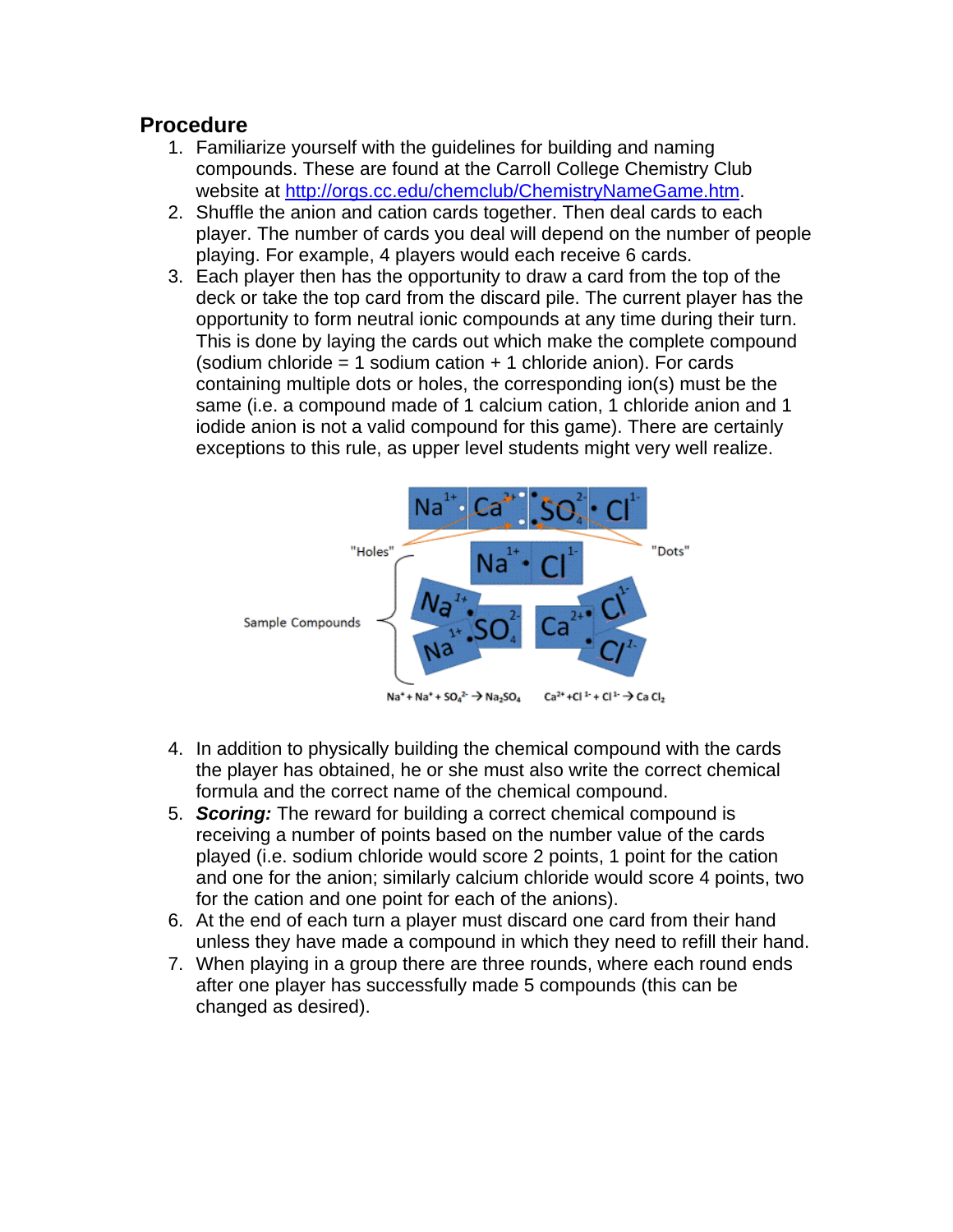## **The Chemistry Explanation**

This activity is designed to help students with naming chemical compounds and writing chemical formulas. It can also be used to help develop an understanding of balancing formulas and later chemical equations.

## **Why We Like this Activity**

We like this activity because it brings some life to chemical naming, which many students find difficult and tedious. In addition it takes a different approach to learning than just repetition. This activity was developed based on the idea that people learn in different ways, and this game could be a tool for those who learn better "by doing". If students have a tool that they can use to understand the process rather than regurgitate the material, then they will be able to do assignments based on understanding rather than from repetition.

## **About Us**

Butane frequently visits elementary schools and the local children's museum to demonstrate of the wonders of chemistry to children and adults alike. They also educate and entertain middle school children who visit their campus each year. The members of Butane maintain a chemistry club website where they point to outstanding online science resources and answer science questions submitted by students, teachers, and parents.



**Butane: The Carroll College Chemistry Club Waukesha WI**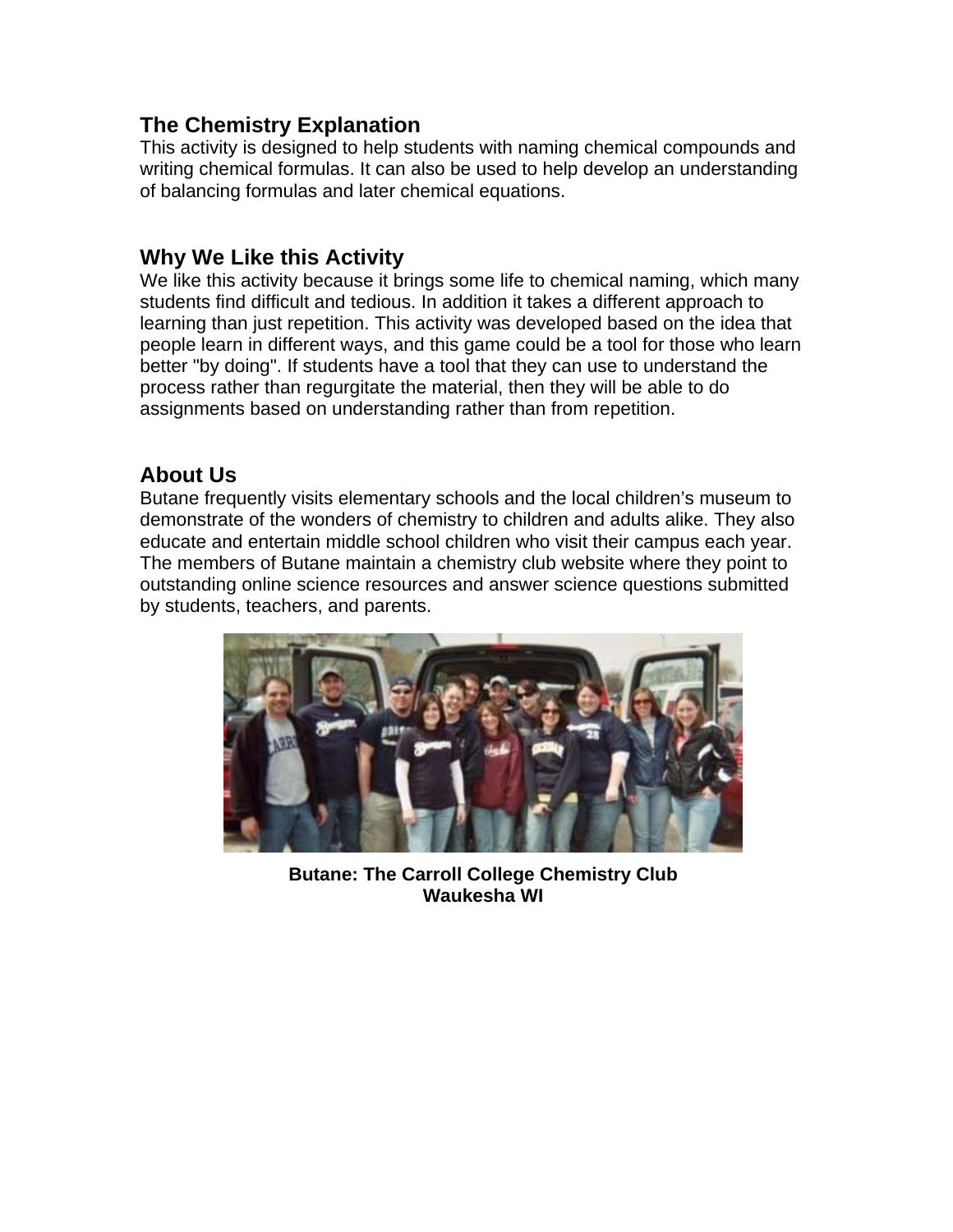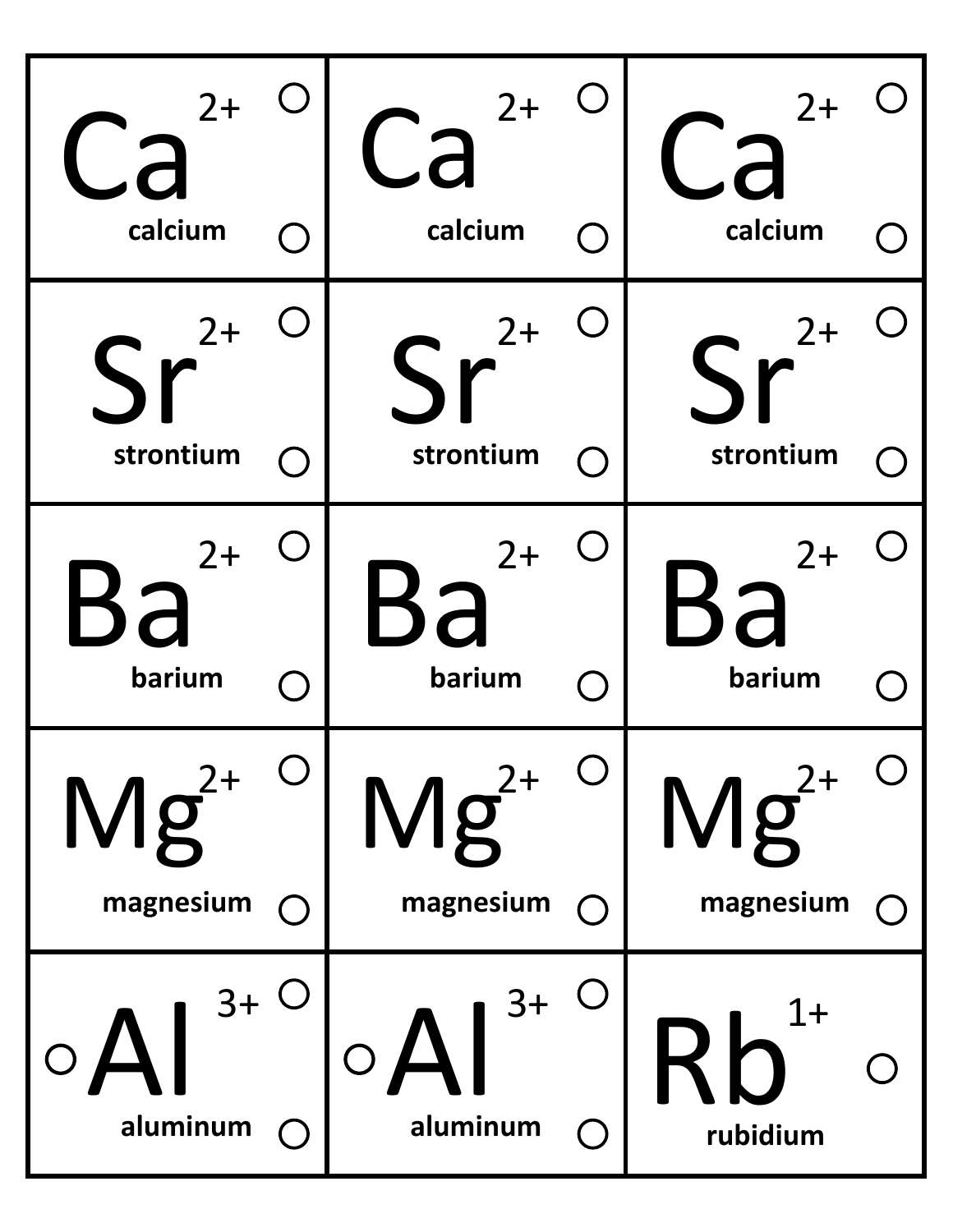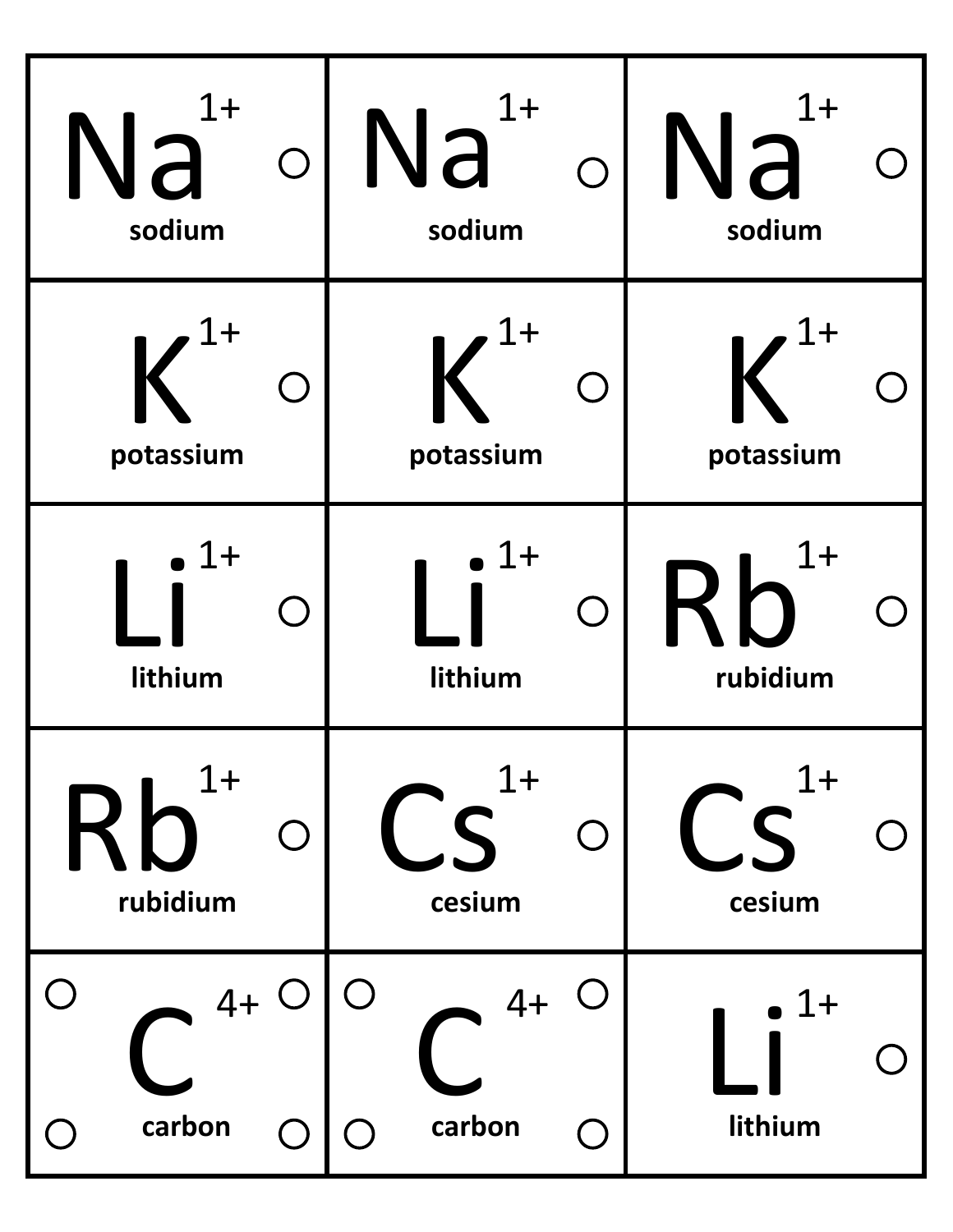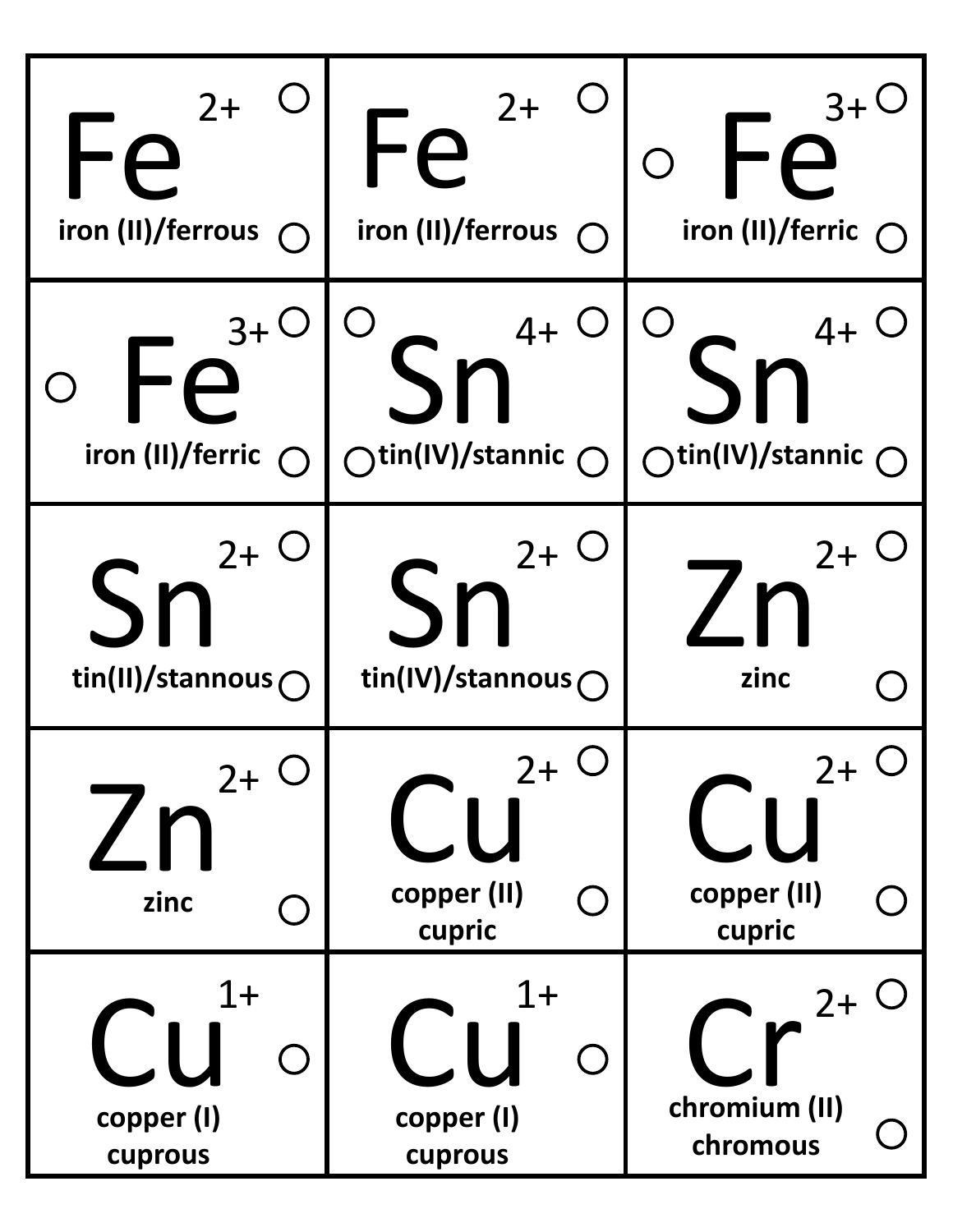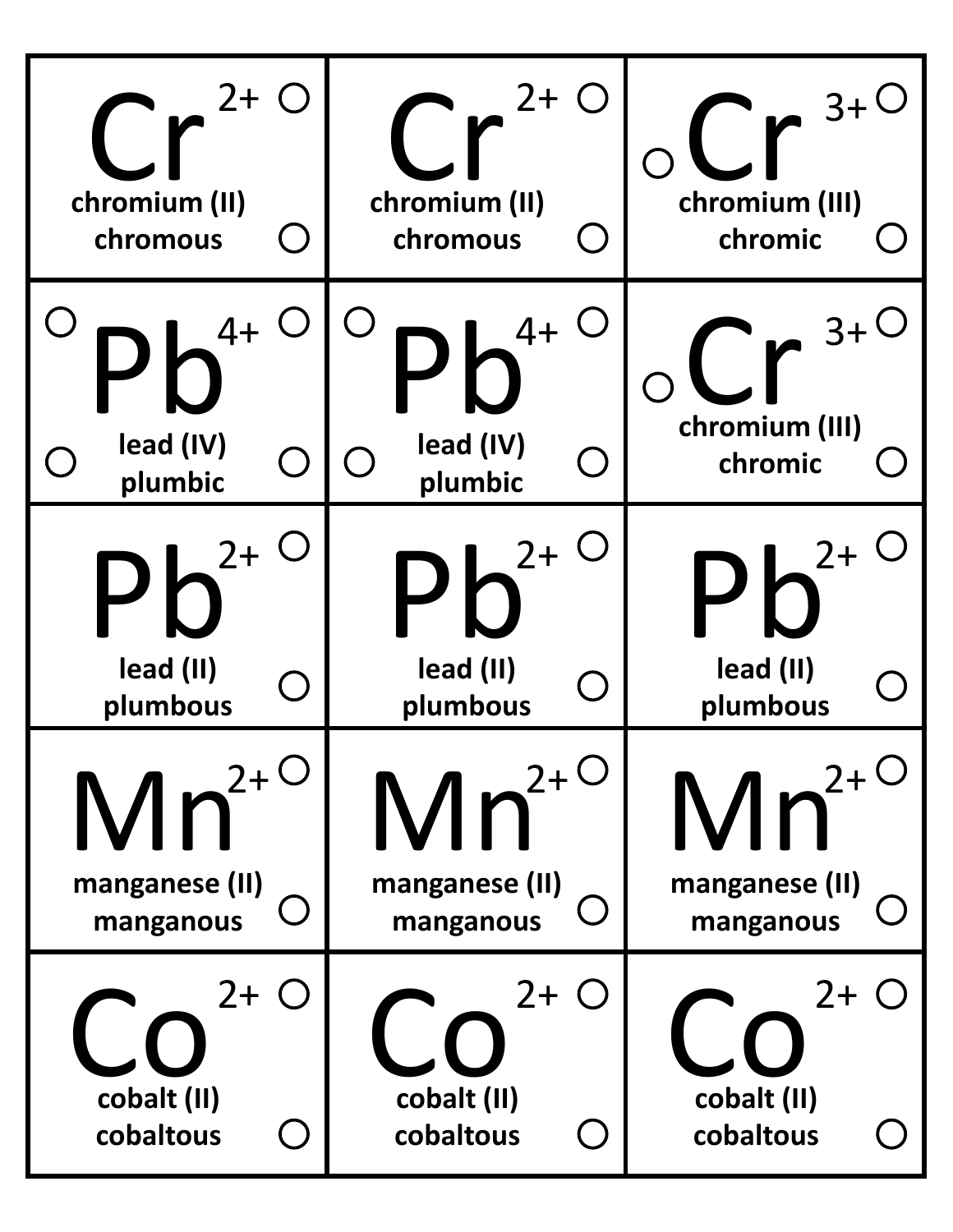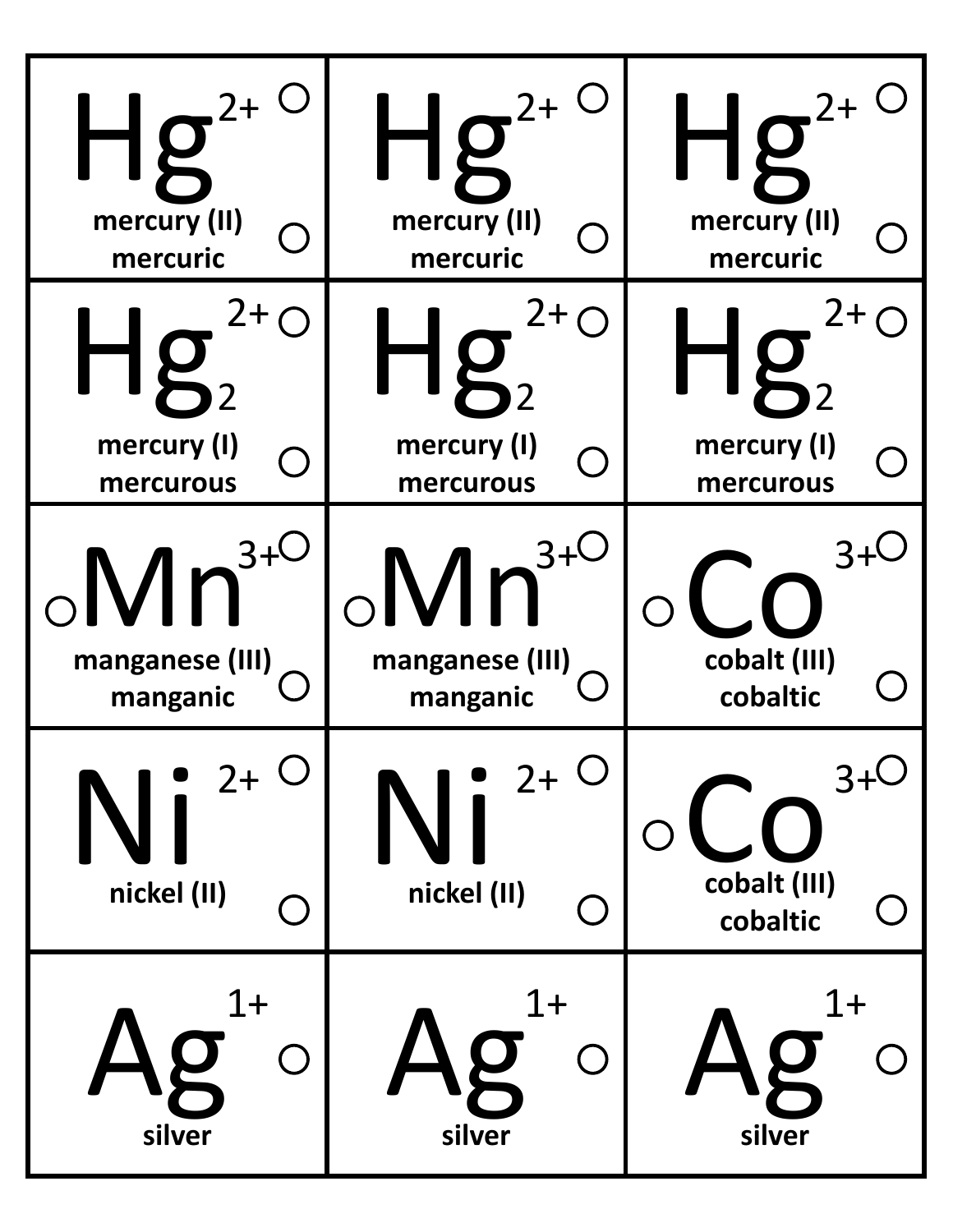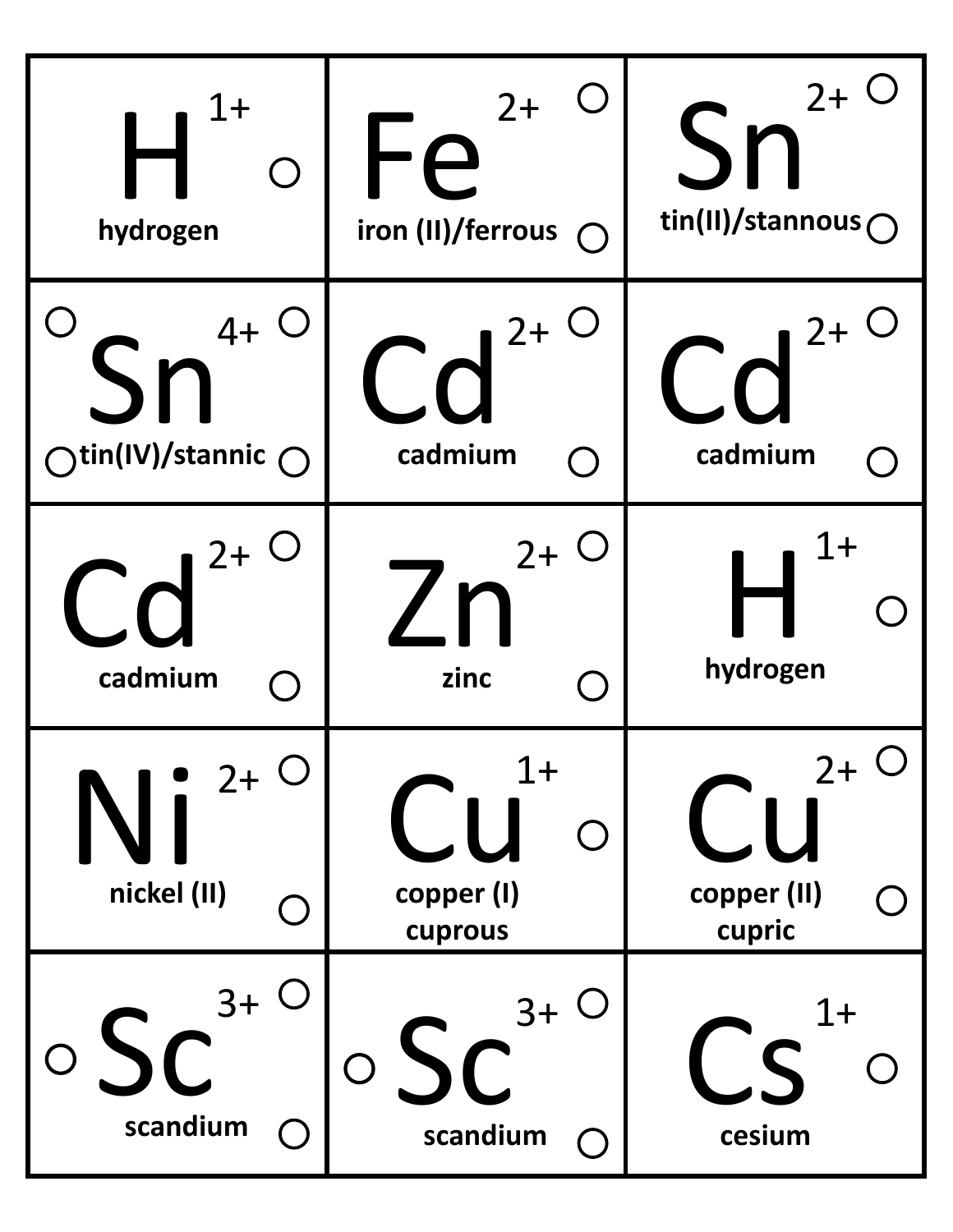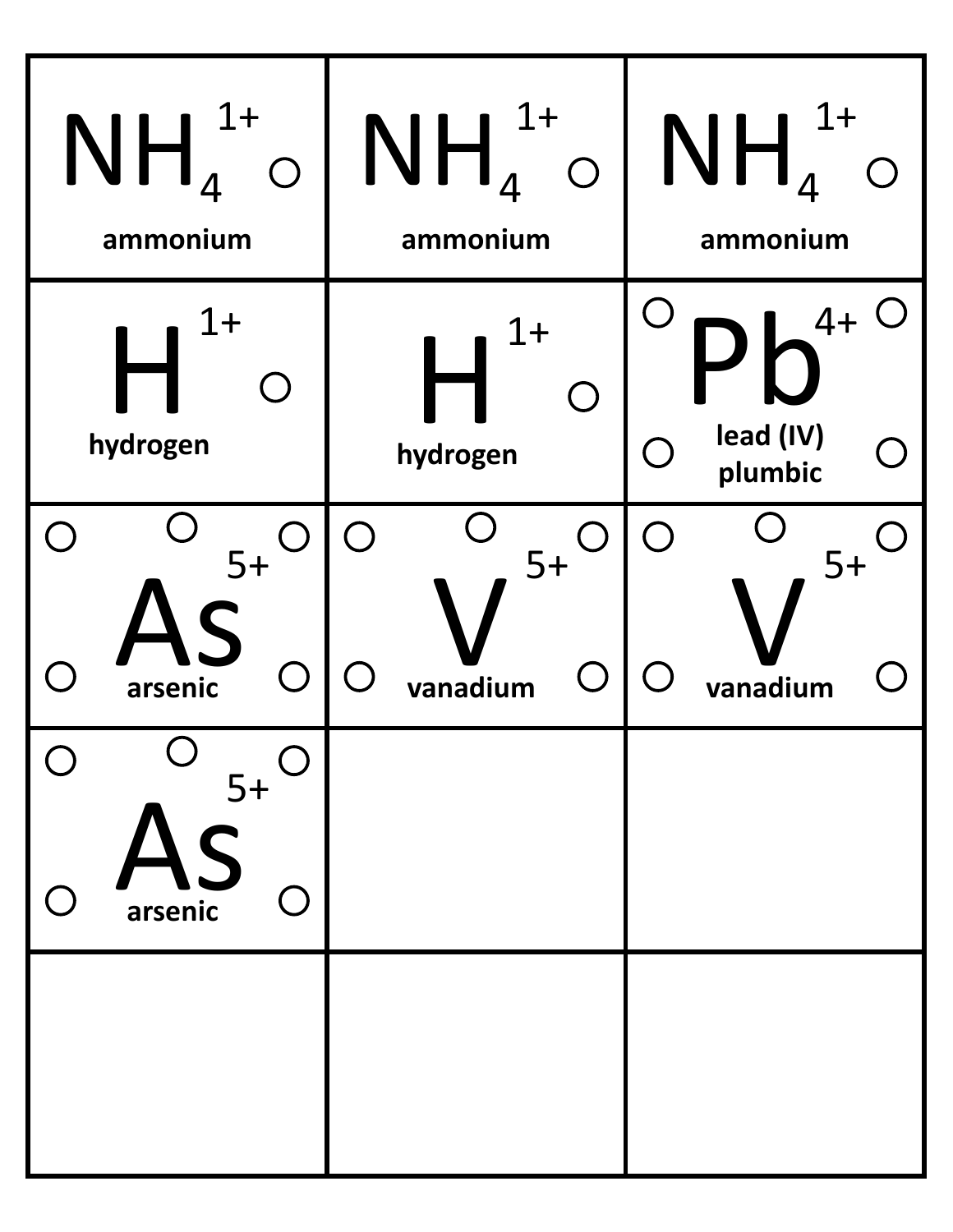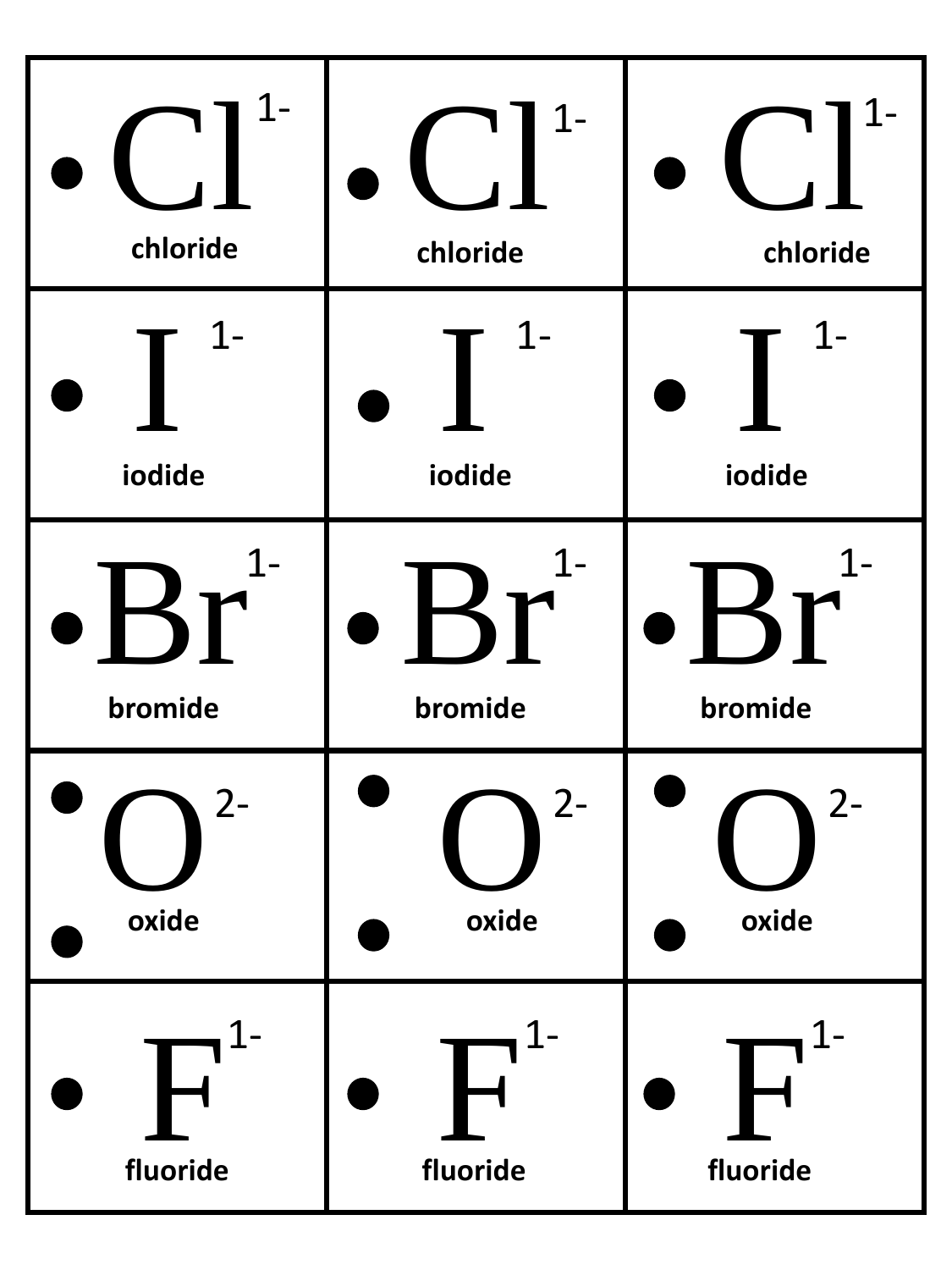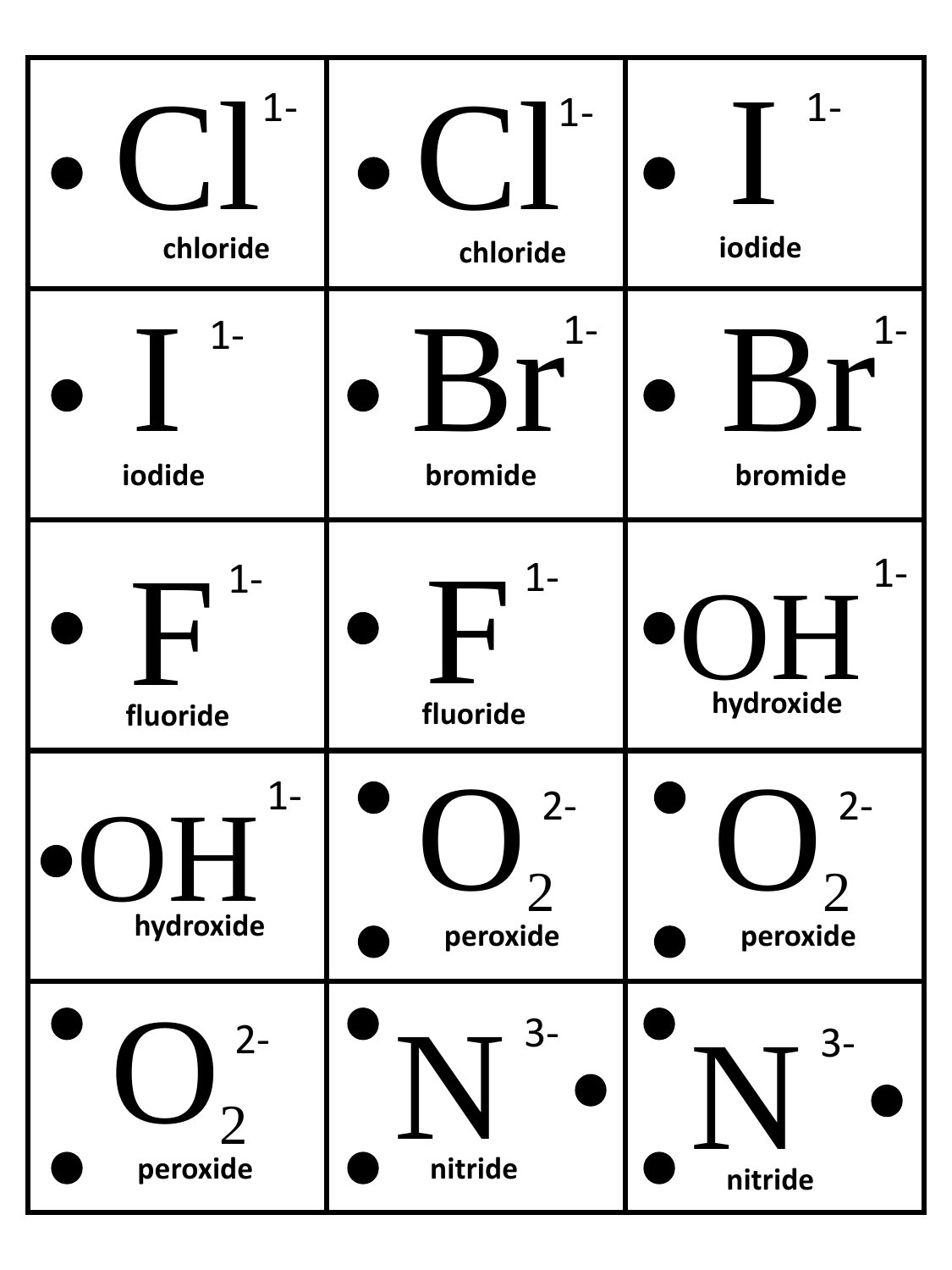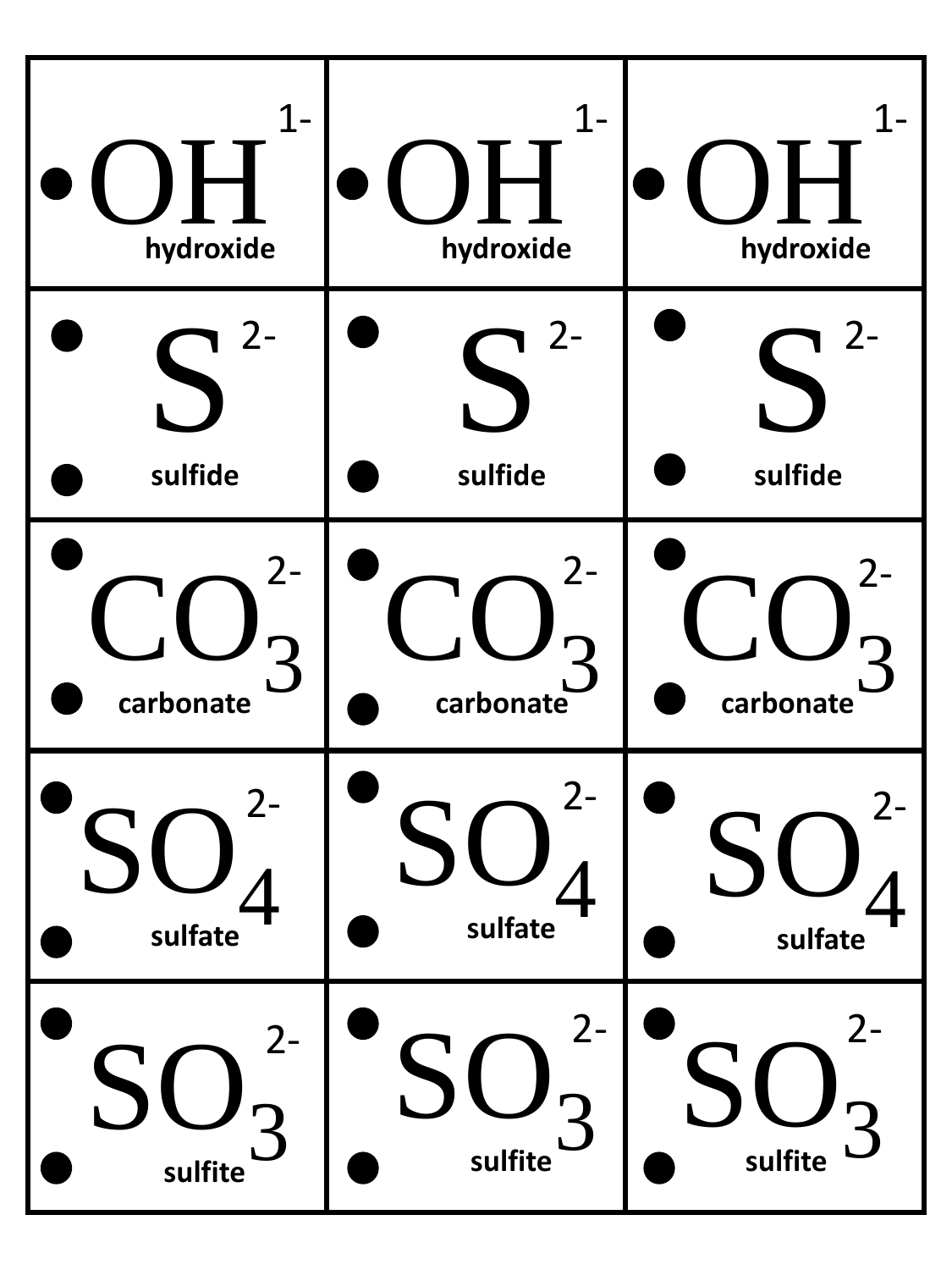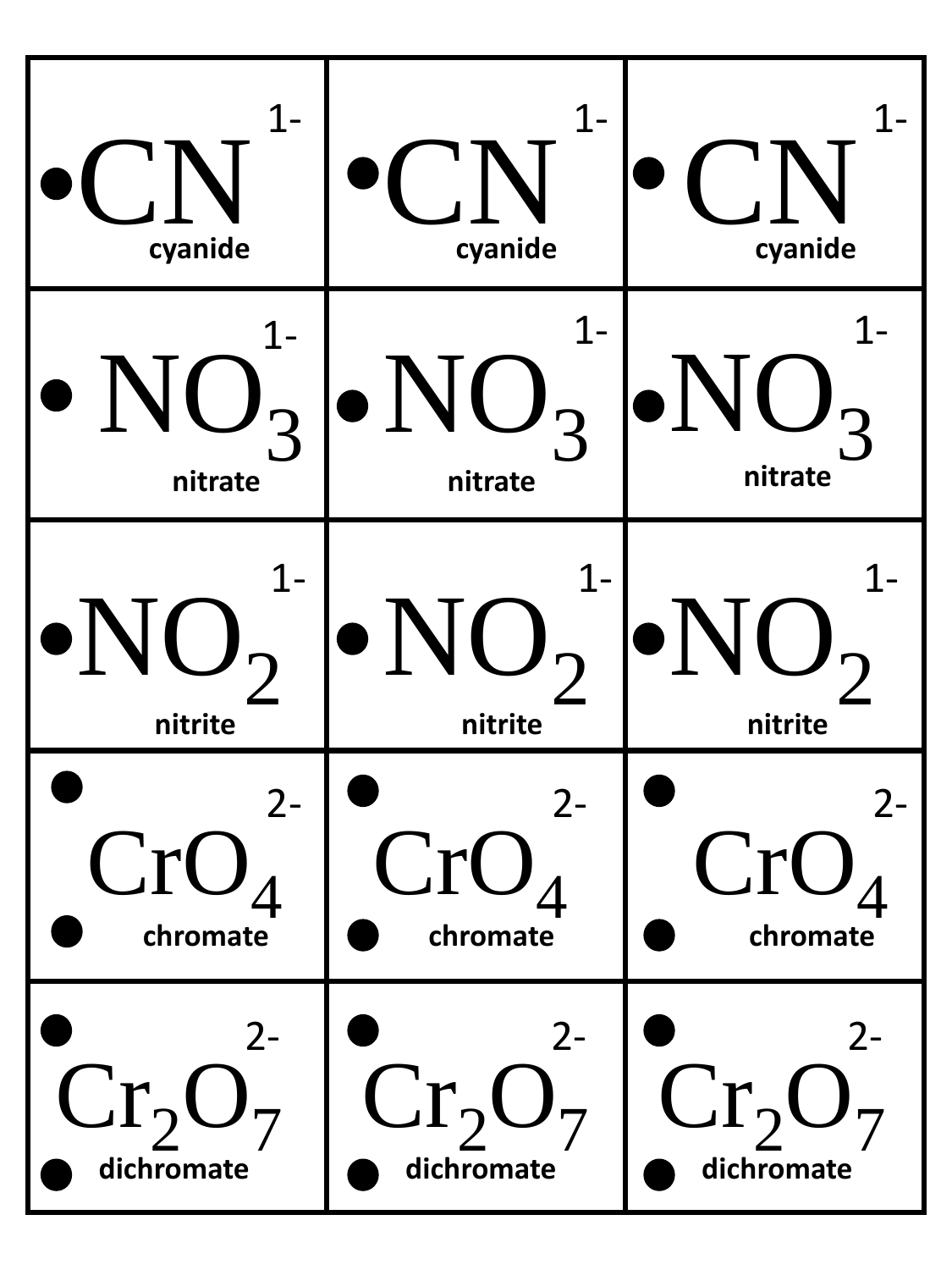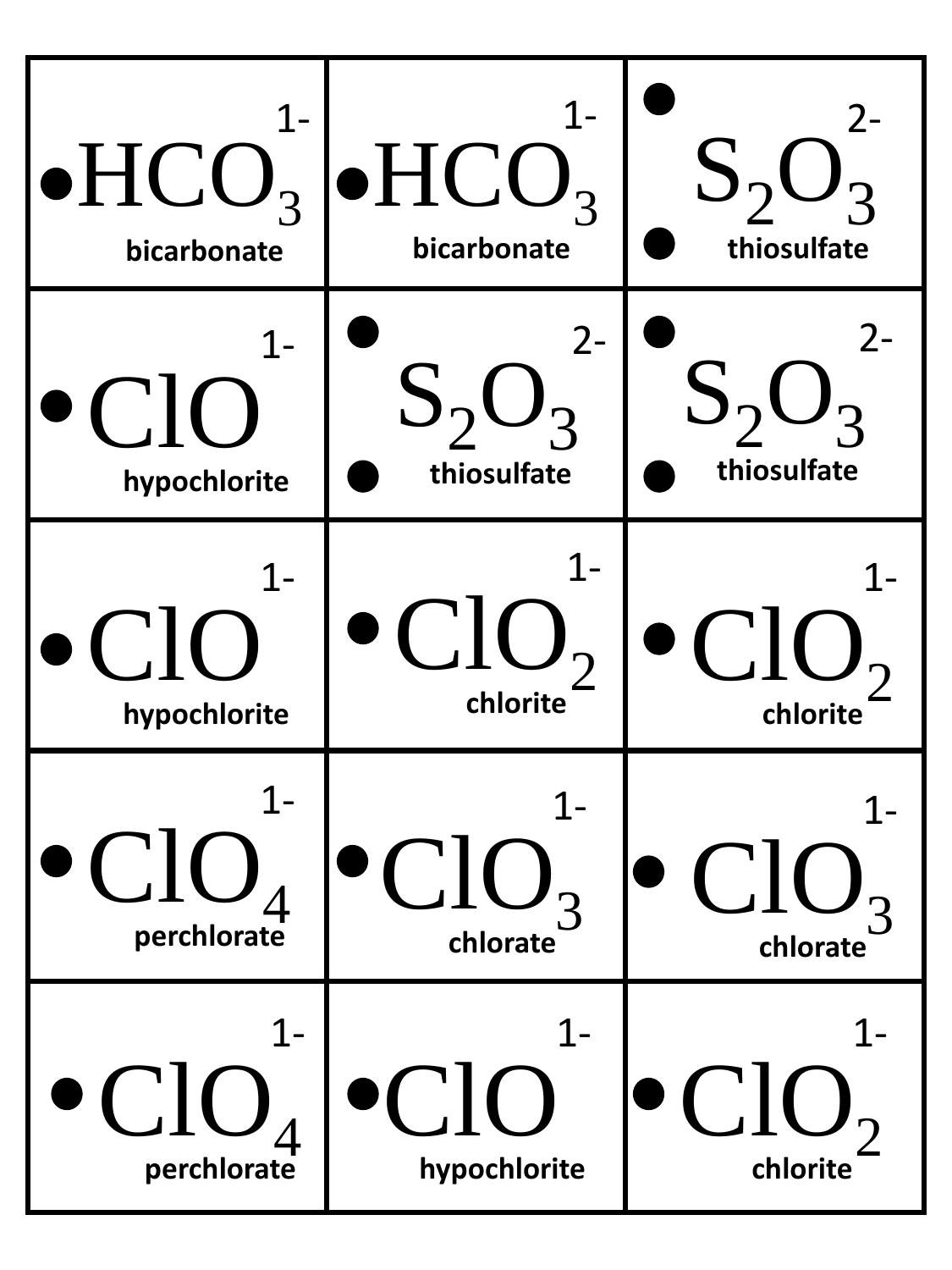